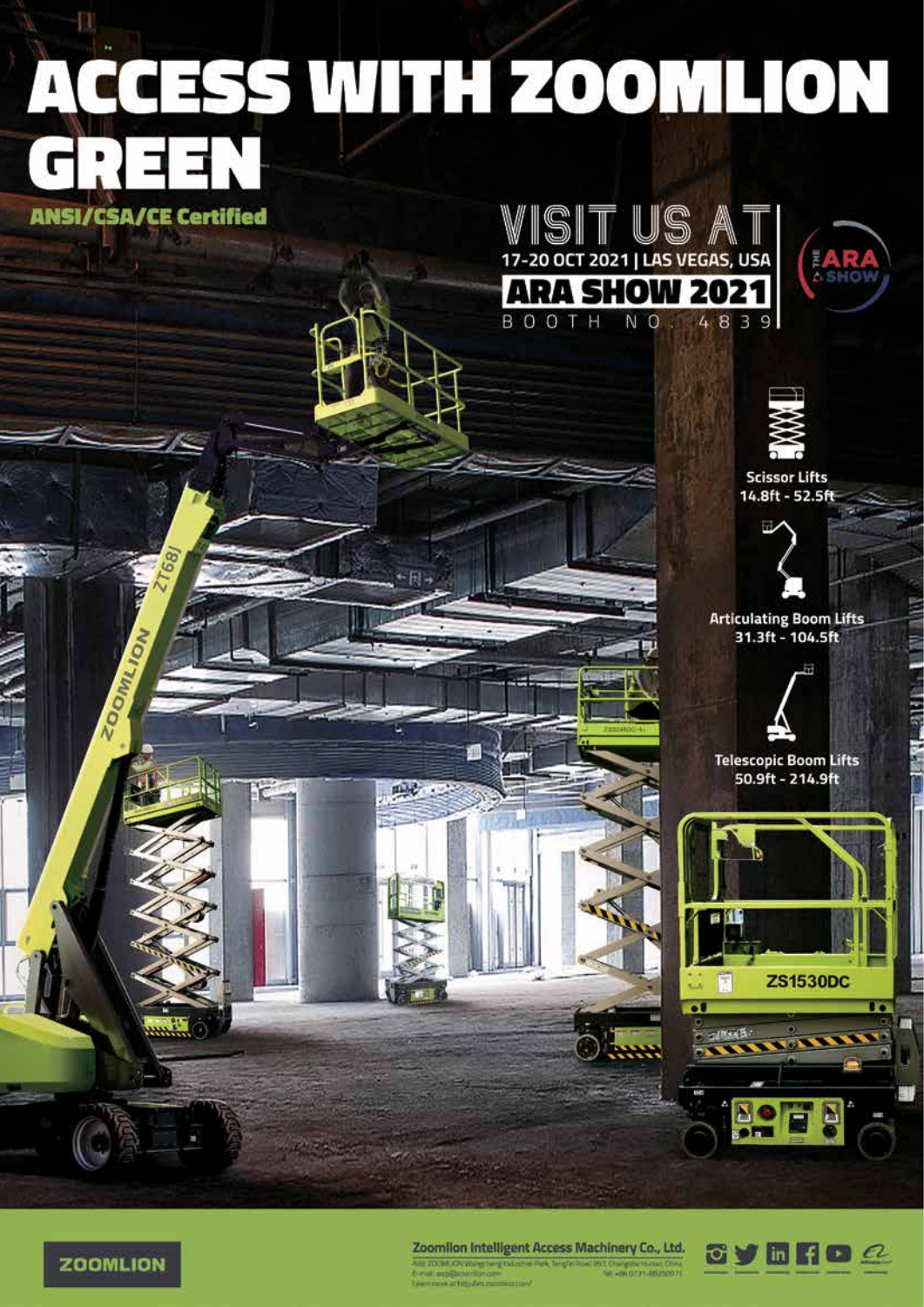## **BIM graphics BIM graphics reveal HS2 reveal HS2 bridge build bridge build sequence sequence**

**Following our look at Building Information Modelling (BIM) in the last issue, Nick Johnson reports on the plans for what will be the UK's longest railway bridge.**

**Construction of the new HS2 high speed railway line in the UK is now well underway. It is said to be largest infrastructure project in Europe and, to aid construction, its contractors are making good use of the latest computer modelling techniques.**

The first phase between London and Birmingham involves the construction of more than 300 bridges and 70 viaducts. The largest of which is the Colne Valley Viaduct (CVV) that will carry trains at speeds of up to 200mph for 3.4km across waterways, four lakes, two roads and four footpaths.

Straddling the environmentally sensitive border between London and Buckinghamshire on the northwest outskirts of the capital, it will be almost a kilometre longer than the Forth Rail Bridge, and as such is set to become the longest railway bridge in the UK. It will weigh some 116,000 tonnes and have a total of 57 spans ranging in length from 45 to 80 metres. The concrete structure will be supported by 56 piers, with the widest spans reserved for where the viaduct crosses the lakes, and narrower

spans for the approaches.

Set low in the landscape, its design was apparently inspired by the flight of a stone skipping across the water, with a series of elegant spans carrying the railway around 10 metres above the surface of the lakes, the River Colne and the Grand Union Canal. As the railway passes through the picturesque Colne Valley Regional Park, the structure will incorporate sound absorbing, two metre high acrylic panels either side of the tracks.

The original concept design was produced by Knight Architects, working with Atkins, in consultation with the Colne Valley Regional Park panel, as well as members of the independent HS2 design panel. This design formed the basis for the HS2 C1 contract that was won by joint venture consortium Align JV - comprising the contractors Bouygues Travaux Publics, Sir Robert McAlpine and VolkerFitzpatrick.

Align's project director Daniel Altier says: "Once complete the viaduct will become one, if not the, most striking element of HS2 Phase 1.

## *<i>A a ing girder/cl*  $t$ *all deck segme* **S2 Colne Valley Via**

The way it will be constructed is going to be equally fascinating for engineers young and old. The sections for the deck will be fabricated at our main construction site to the west of London just inside the M25 and using a huge launching girder/gantry/crane, the deck will be formed from north to south, along the line of the route, thereby keeping unnecessary construction traffic off the roads."

To help plan the work and to show interested parties such as local residents how the CVV will be built, good use has been made of the latest computer modelling techniques. Clever animations and digital images reveal the construction sequence and

provide an indication of the type of equipment that will be used.

Construction animations were provided by Sigma Bear, working in close cooperation with Align's construction methods team. The CAD models came from a variety of authoring tools including Autodesk and Bentley. They were then integrated into a game engine called Unity to add the cranes and other equipment, along with the animations.

The digital illustrations accompanying this article show how the CVV will be built across the lakes. An important preliminary job is to construct a steel jetty across the water along the route of the viaduct to provide a temporary



*CGI representation of what will become the UK's longest railway bridge (Illustration courtesy of HS2)*

c**&**a **BIM graphics HS2**